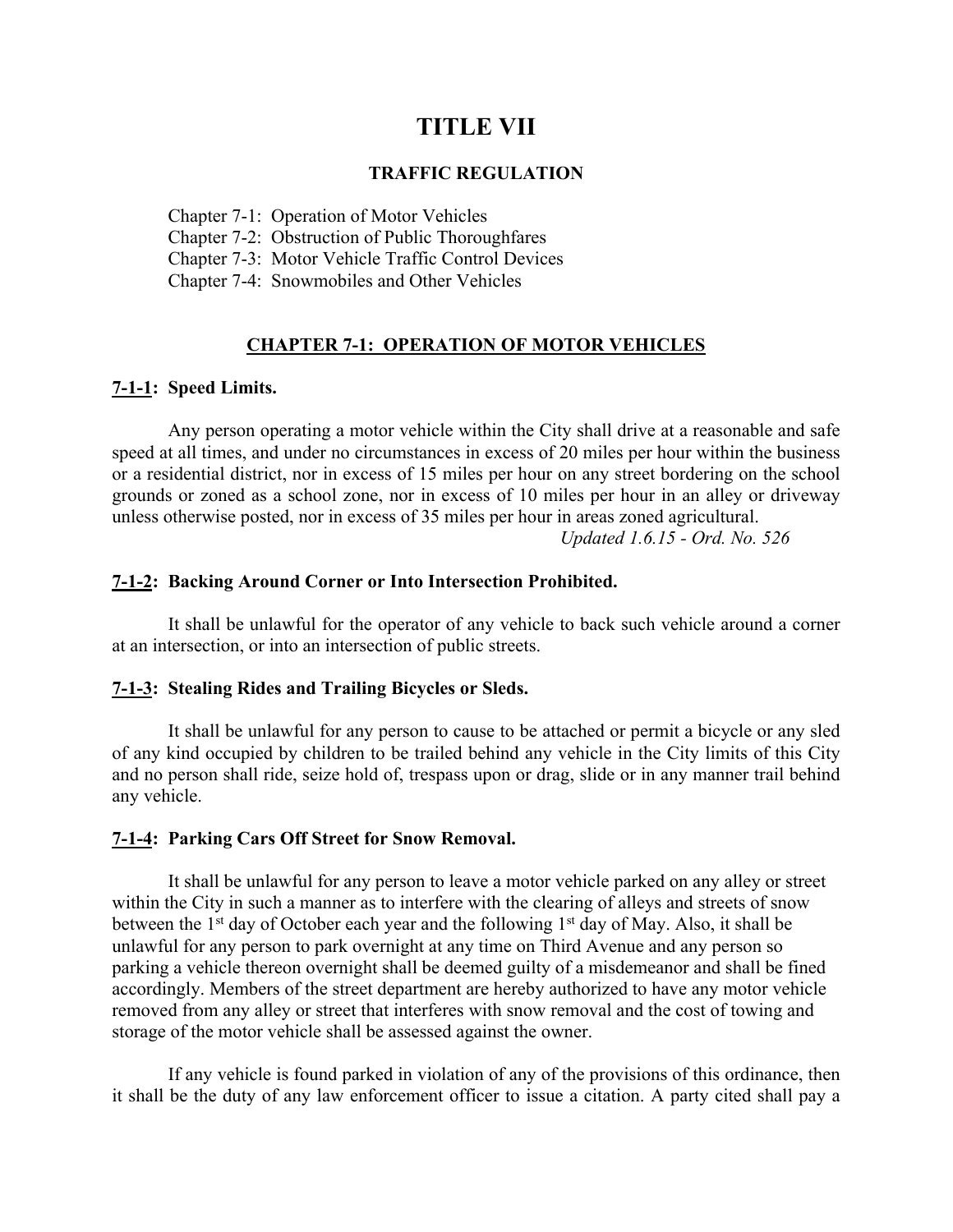fine in the sum of \$75.00 within 15 days from the date of issuance at the office of the city finance officer. In the event the citation has not been timely paid at the office of the city finance officer, then a summons to appear in court shall be served.

*Updated 5.6.19 - Ord. No. 571*

# **7-1-5: Parking of Motor Vehicles.**

- (A) All words which are not defined herein and are not defined in the South Dakota Codified Laws have their ordinary and usual meaning.
- (B) Definitions:
	- (a) "diagonal parking" shall mean that a motor vehicle shall be parked or stopped to the curb, gutter, sidewalk or edge of the roadway at an angle of forty-five degrees and parked within six (6") inches of the curb, gutter, or sidewalk on or along said street upon which said vehicles are parked, and such vehicles shall be parked no nearer than one (1') foot to any other vehicle.
	- (b) "parallel parking" shall mean that motor vehicles and motor vehicle trailers parked or stopped parallel to the curb, gutter, sidewalk or edge of the roadway, and such vehicles shall be parked no nearer than three (3') feet of the front or rear of any other vehicle.
- (C) All persons parking vehicles upon the avenues and streets of this City are required to park the same as "parallel parking," except that they shall park such vehicles as "diagonal parking" on Third Avenue between First and Fifth Streets, and diagonal parking is also required on one block east or west of Third Avenue on Third and Fourth Streets, and also diagonal parking is required one block west of Third Avenue on Fifth Street unless there is a driveway existing or permitted hereafter on the roads described herein.
- (D) No vehicles shall be left parked or stopped within fifteen (15') feet of a fire hydrant.
- (E) There shall be no parking at any space where the curb is marked with yellow or red paint and/or labeled "No Parking," or between "No Parking" signs. "No Parking" signs shall have the words "No Parking" painted thereon, with an arrow pointing from one sign to the other which shall designate the "No Parking" space between such signs.
- (F) No semi-trailer, semi-truck or trailer shall be parked on the avenue or street in a residential district for a period in excess of two hours. Such restrictions shall not apply to trucks loading or unloading cargo which may be parked on avenues or streets long enough to complete their loading or unloading operations, nor to any equipment or machinery in use on any construction, maintenance or repair project on any alley, avenue, street or public place.
- (G) No motor vehicle shall be parked on any alley, avenue, public parking lot, street or on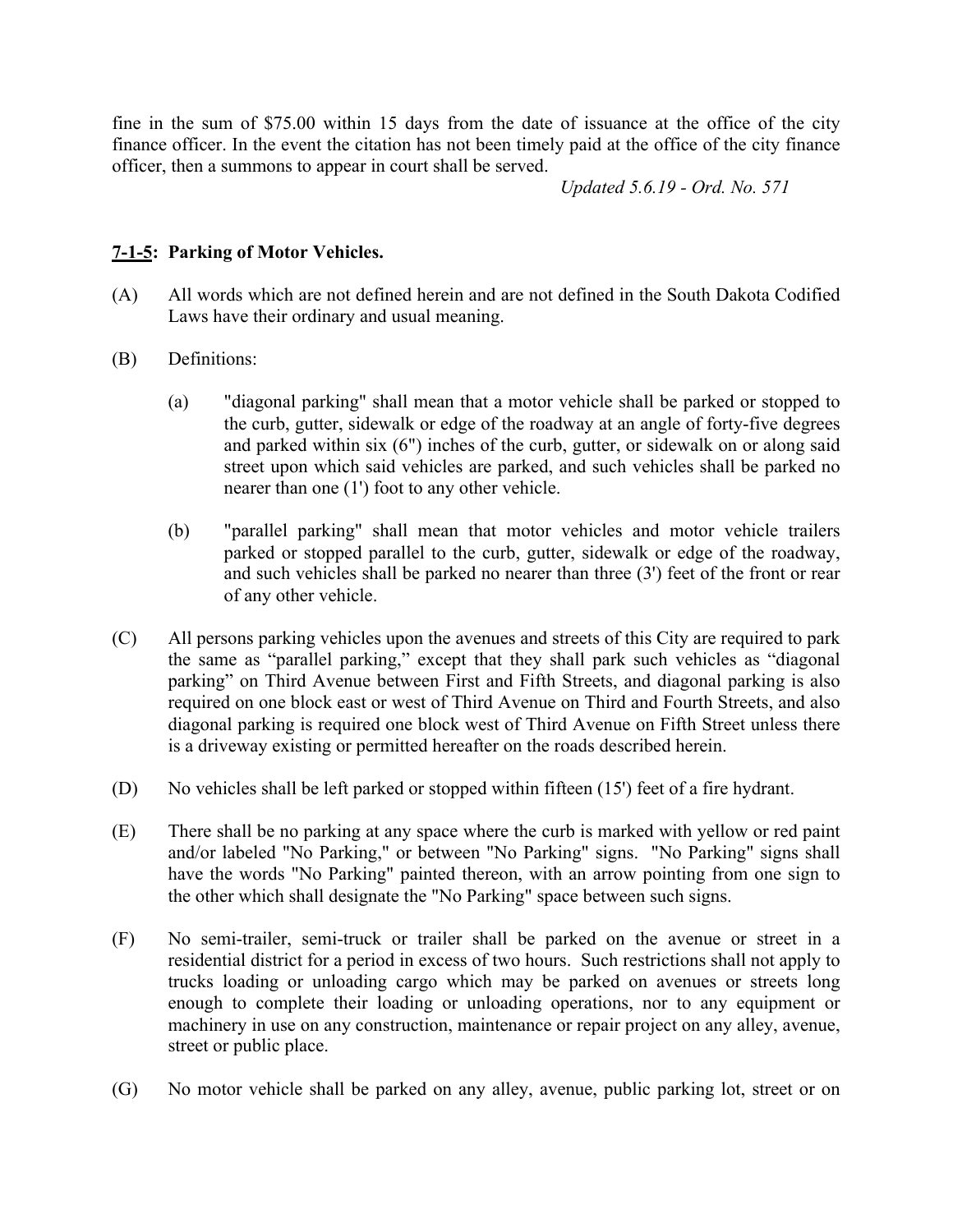municipal property for a period longer than twenty-four (24) hours at one location, nor shall any unlicensed motor vehicle or junked cars be parked on private property in the open for a period longer than seven (7) days at one location.

- (H) The provisions of this chapter regulating the movement, parking and standing of vehicles shall not apply to authorized emergency vehicles while the operator of such vehicle is operating the same in an emergency. However, this exemption shall not protect the driver of any such vehicle from the consequences of a reckless disregard of the safety of others.
- (I) Any vehicle parked in violation of an ordinance may be removed at the direction of a public law enforcement officer and placed in public storage, and the owner thereof shall pay the charges for towing and storage of said vehicle, together with any fine and penalty which may be imposed for such violation.

# **7-1-6: Dynamic Braking Devices Prohibited**

Operating any motor vehicle with a dynamic braking device engaged is prohibited within the limits of the city except for the aversion of imminent danger. Dynamic braking device (commonly referred to as Jacobs Brake or Jake Brakes) means a device used primarily on trucks for the conversion of the engine from an internal combustion engine to an air compressor for the purpose of braking without the use of wheel brakes. Also, any public emergency response vehicle equipped with a dynamic braking device will be allowed to use such device during a response to an emergency situation.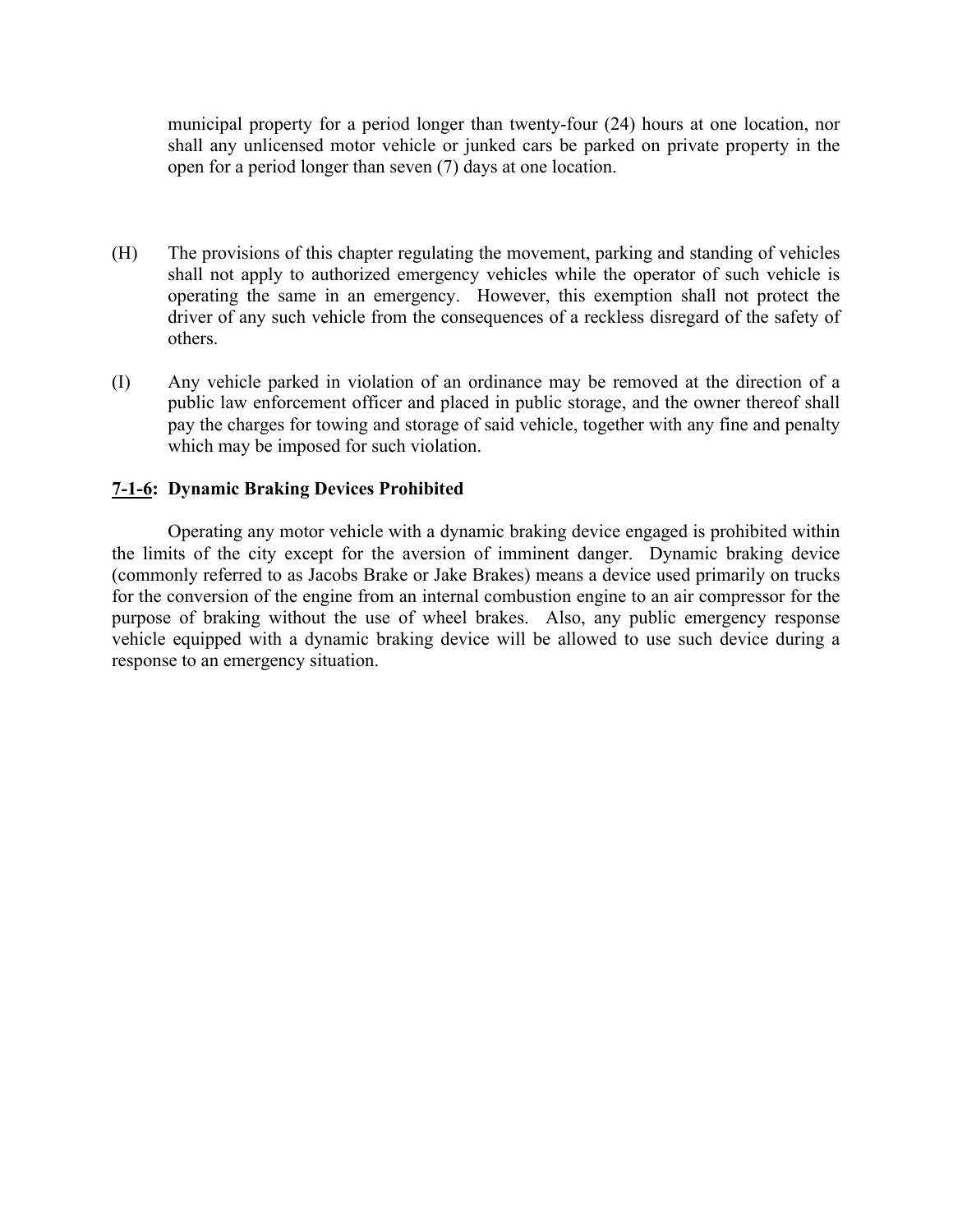## **CHAPTER 7-2: OBSTRUCTION OF PUBLIC THOROUGHFARES**

## **7-2-1: Obstruction of Thoroughfares.**

No person shall leave or park unattended any motor vehicle upon the improved or paved or main traveled portion of any highway, road or street within the jurisdiction of the City when it is practical to leave or park such vehicle standing off the improved or paved or main traveled portion of the highway, road or street. However, under no circumstances shall any person leave or park unattended any motor vehicle whether attended or unattended upon any highway, road or street within the jurisdiction of the City unless a clear and unobstructed width of not less than twenty (20') feet upon the main traveled portion of such highway, road or street opposite such standing vehicle be left for free passage of other vehicles thereon, nor unless a clear view of such vehicle may be obtained from a distance of two hundred (200') feet in each direction upon such highway, road or street.

## **7-2-2: Removal of Obstructing Vehicles.**

When any law enforcement officer shall find a vehicle standing upon a highway, road or street in violation of this chapter of this code, then the law enforcement officer is hereby authorized to move such vehicle or require the driver or person in charge of such vehicle to move such vehicle to a position permitted under the provisions of this chapter.

## **7-2-3: Designation of one-way streets and alleys.**

The following named streets and alleys within the City are hereby declared and designated as one-way:

The alley in Block Four (4) of the Original Plat of the City of Clear Lake located between Third Avenue and the east side of the school. (easterly in direction)

The alley in Block Twenty-one (21) of the Original Plat of the City of Clear Lake located between Second Street, (to the North), Second Avenue (to the East), Third Street (to the South), and Third Avenue (to the West). (northerly in direction)

## **7-2-4: Snow Removal of Obstructing Snow Piles for Business Parking Lots.**

If it is necessary for the city staff to remove snow from any parking lot within the municipal limits, then a fee shall be assessed by the city against the property owner. The fee shall be assessed per hour using the current expense of equipment use rate schedule. The property owner will be billed in fifteen minute increments for the snow removal.

*Adopted 4.8.2020 - Ord. No. 583*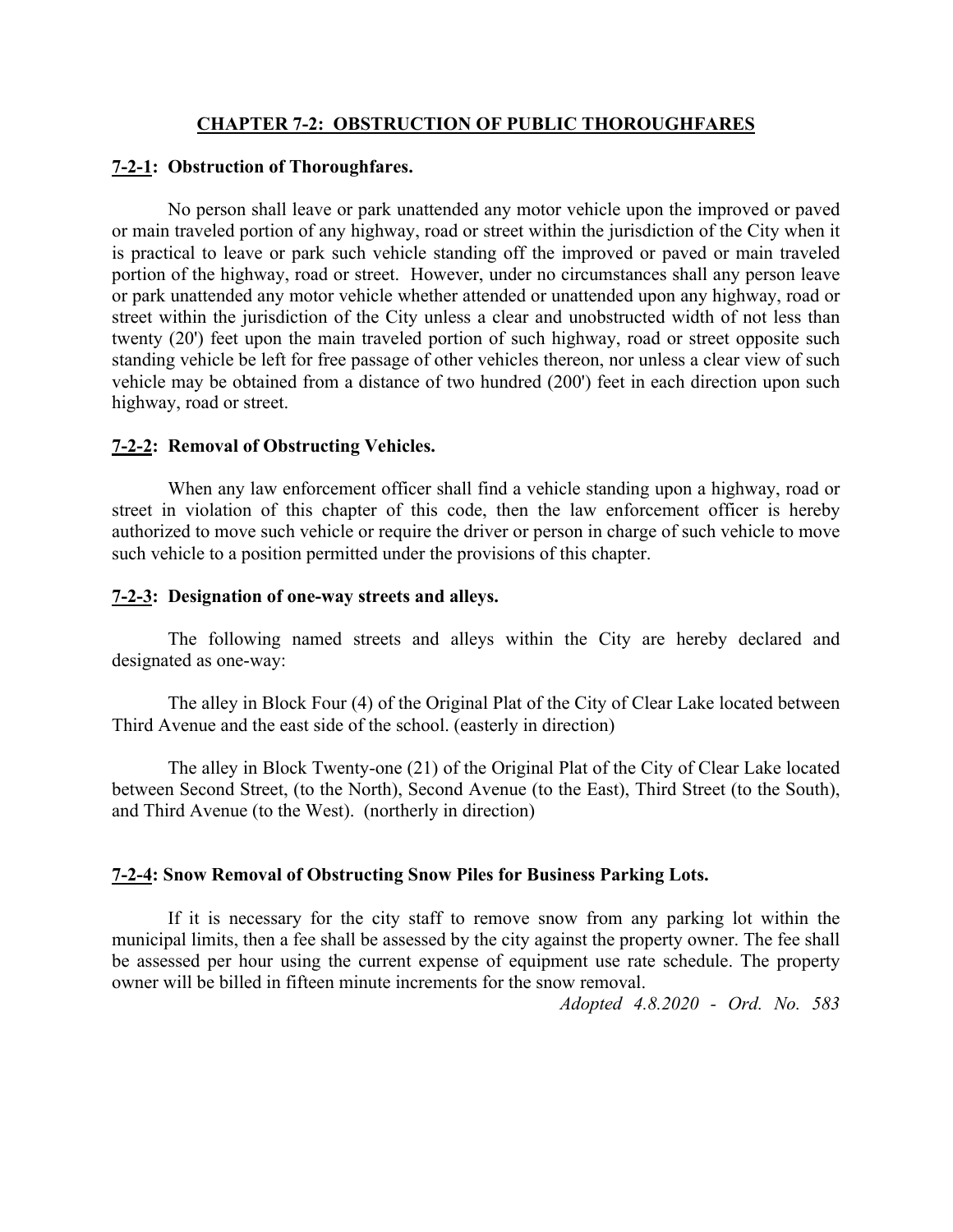## **CHAPTER 7-3: MOTOR VEHICLE TRAFFIC CONTROL DEVICES**

#### **7-3-1: Obedience to Traffic Control Devices.**

The driver of any vehicle shall obey all traffic control devices, signals and signs in accordance with the traffic ordinances of this City unless otherwise directed by a law enforcement officer, subject to the exception granted the driver of an authorized emergency vehicle.

#### **7-3-2: Through Highways and Night Visibility.**

The state Department of Transportation is hereby authorized to designate main traveled or through highways under its jurisdiction within the City by erecting at the entrances thereto from intersecting highways stop or yield signs. However, all such signs shall be illuminated at night or placed so as to be illuminated by headlights of an approaching vehicle or by street lights.

#### **7-3-3: Stop Required.**

The driver of a vehicle emerging from an alley, building, driveway or private road within a business or residential district shall stop such vehicle immediately prior to driving onto a sidewalk or onto the sidewalk area extending across such alley, building entrance, driveway or road, or in the event there is no sidewalk area, shall stop at the point nearest the street to be entered where the driver has a view of approaching traffic.

#### **7-3-4: Yield Right of Way.**

The operator of a vehicle approaching an intersection at which there is posted a Yield Right of Way sign shall bring the vehicle under complete control and shall yield the right of way to vehicles approaching or in the intersection from the left or right and proceeding in the opposite direction. The operator so yielding shall not proceed until the intersection is clear of traffic. This yield rule shall have precedence over the usual left and right approach rule.

#### **7-3-5: Pedestrians' Right of Way.**

The operator of a vehicle shall yield the right of way to a pedestrian crossing a roadway within any marked crosswalk or within any unmarked crosswalk at the end of a block or entrance to an alley unless the movement of traffic is being regulated by a law enforcement officer. Whenever any vehicle has stopped at a crosswalk or intersection to permit a pedestrian to cross a roadway the operator of a vehicle approaching from the rear shall not overtake and pass such stopped vehicle.

#### **7-3-6: Temporary Traffic Regulations.**

The City Council shall have the right to establish temporary speed and traffic regulations for the convenience and safety of the public, and when such changes are made, then proper signals and signs shall be posted.